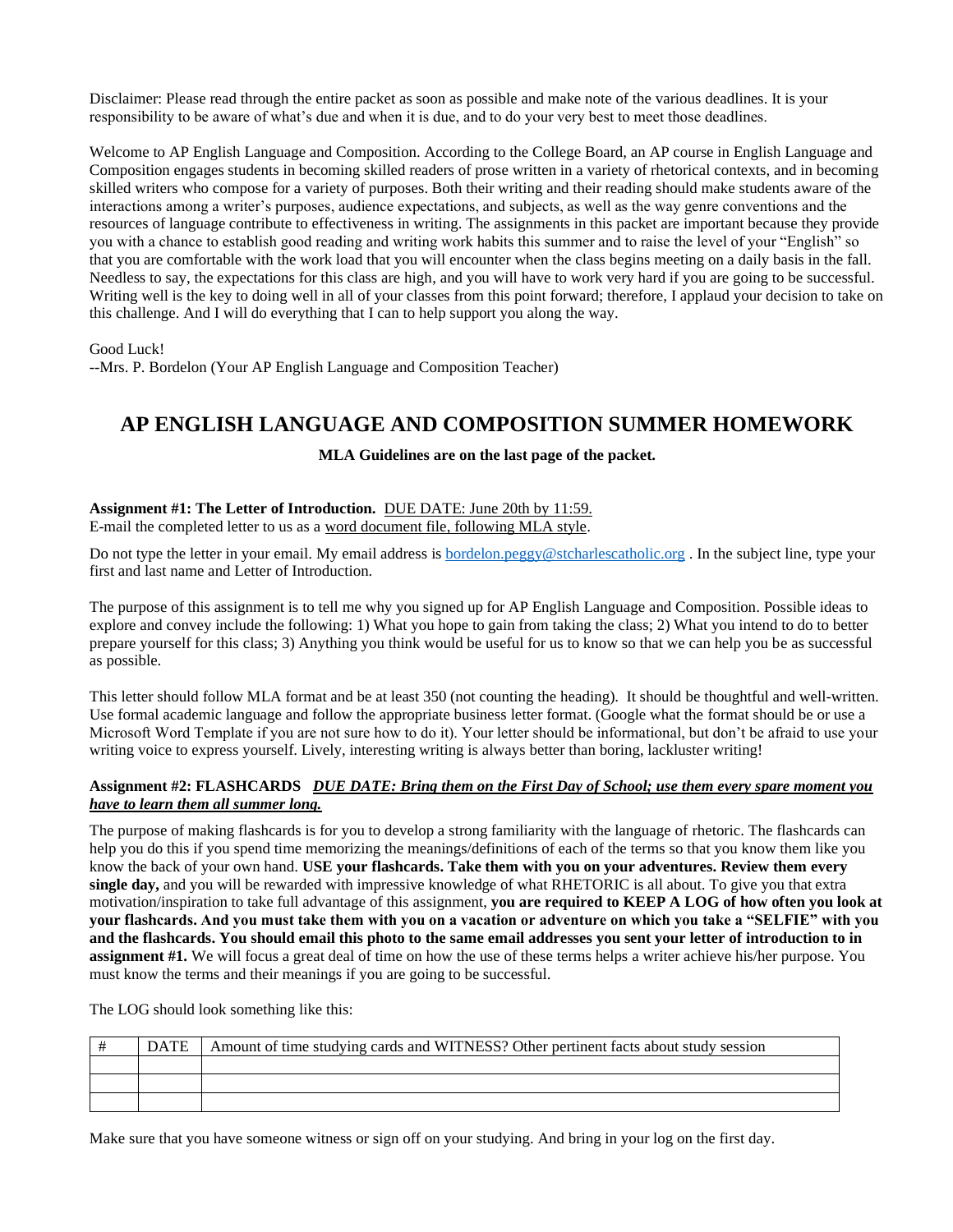Your flashcards should be 3" x 5". Write the term neatly in big, bold lettering on the front. Write the definition of the term on the back. Do NOT attempt to Cut and paste the definitions from this handout onto your cards because such a ploy would defeat the purpose of learning the vernacular. These directions seem obvious, but there are people who will make their flashcards all weird and crazy if not directed to do so in this manner. Don't be THAT person!

The words you are expected to know the first day you walk into class are as follows:

**1. Absolute**—a word free from limitations or qualifications ("best," "all", "unique," "perfect").

**2.** *Ad hominem argument*—an argument attacking an individual's character rather than his or her position on an issue.

**3. Allusion**—a reference to something literary, mythological, or historical that the author assumes the reader will recognize.

**4. Analogy**—a comparison of two different things that are similar in some way.

**5. Anaphora**—repetition of the same word or group of words at the beginning of successive clauses (Example from the great Richard D. Bury: "In books I find the dead as if they were alive; in books I foresee things to come; in books warlike affairs are set forth; from books come forth the laws of peace.")

**6. Anecdote**—a brief narrative that focuses on a particular incident or event

**7. Antecedent**—the word, phrase, or clause to which a pronoun refers

**8. Antithesis**—a statement in which two opposing ideas are balanced

**9. Aphorism**—a concise, statement that expresses succinctly a general truth or idea, often using rhyme or balance

**10. Asyndeton**—a construction in which elements are presented in a series without conjunctions ("They spent the day wondering, searching, thinking, understanding.")

**11. Balanced sentence**—a sentence in which words, phrases, or clauses are set off against each other to emphasize a contrast (George Orwell: "If thought corrupts language, language can also corrupt thought.")

**12. Chiasmus**—a statement consisting of two parallel parts in which the second part is structurally reversed ("Susan walked in, and out rushed Mary.")

**13. Cliché**—an expression that has been overused to the extent that its freshness has worn off ("the time of my life", "at the droop of a hat", etc.)

**14. Climax**—generally, the arrangement of words, phrases, or clauses in an order of increasing importance, often in parallel structure ("The concerto was applauded at the house of Baron von Schnooty, it was praised highly at court, it was voted best concerto of the year by the Academy, it was considered by Mozart the highlight of his career, and it has become known today as the best concerto in the world.")

**15. Colloquialism**—informal words or expressions not usually acceptable in formal writing

**16. Complex sentence**—a sentence with one independent clause and at least one dependent clause

**17. Compound sentence**—a sentence with two or more coordinate independent clauses, often joined by one or more conjunctions

**18. Compound-complex sentence**—a sentence with two or more principal clauses and one or more subordinate clauses

**19. Concrete details**—details that relate to or describe actual, specific things or events

**20. Connotation**—the implied or associative meaning of a word (slender vs. skinny; cheap vs. thrifty)

**21. Cumulative sentence (loose sentence)**—a sentence in which the main independent clause is elaborated by the successive addition of modifying clauses or phrases (Jonathan Swift, *A Modest Proposal*: "I have been assured by a very knowing American friend of my acquaintance in London, that a young healthy child well nursed is at a year old a most delicious, nourishing, and wholesome food, whether stewed, roasted, baked or boiled; and I make no doubt that it will equally serve in a fricassee or a ragout.")

**22. Declarative sentence**—a sentence that makes a statement or declaration

**23. Deductive reasoning**—reasoning in which a conclusion is reached by stating a general principle and then applying that principle to a specific case (The sun rises every morning; therefore, the sun will rise on Tuesday morning.)

**24. Denotation**—the literal meaning of a word

**25. Dialect**—a variety of speech characterized by its own particular grammar or pronunciation, often associated with a particular geographical region ("Y'all" = Southern dialect)

**26. Diction**—the word choices made by a writer (diction can be described as formal, semi-formal, ornate, informal, technical, etc.)

**27. Didactic**—having the primary purpose of teaching or instructing

**28. Ellipsis**—the omission of a word or phrase which is grammatically necessary but can be deduced from the context ("Some people prefer cats; others, dogs.")

**29. Epigram**—a brief, pithy, and often paradoxical saying

**30. Ethos**—the persuasive appeal of one's character, or credibility

**31. Euphemism**—an indirect, less offensive way of saying something that is considered unpleasant

**32. Exclamatory sentence**—a sentence expressing strong feeling, usually punctuated with an exclamation mark

**33. Figurative language**—language employing one or more figures of speech (simile, metaphor, imagery, etc.)

**34. Hyperbole**—intentional exaggeration to create an effect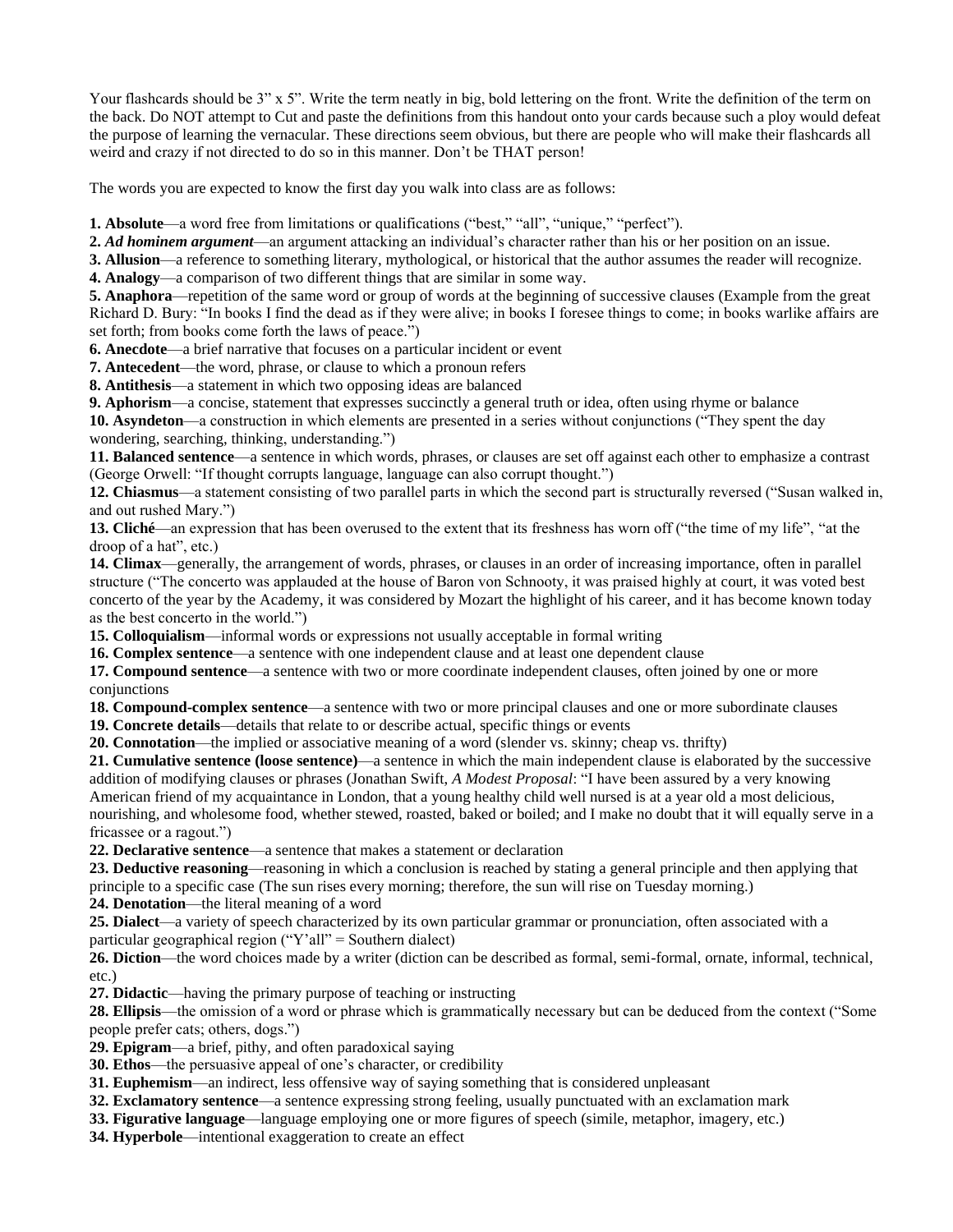**35. Idiom**—an expression in a given language that cannot be understood from the literal meaning of the words in the expression; or, a regional speech or dialect ("fly on the wall", "cut to the chase", etc.)

**36. Imagery**—the use of figures of speech to create vivid images that appeal to one of the senses

**37. Imperative sentence**—a sentence that gives a command

**38. Implication**—a suggestion an author or speaker makes (implies) without stating it directly. NOTE: the author/speaker *implies*; the reader/audience *infers*.

**39. Inductive reasoning**—deriving general principles from particular facts or instances ("Every cat I have ever seen has four legs; cats are four-legged animals.)

**40. Inference**—a conclusion based on premises or evidence

**41. Interrogative sentence**—a sentence that asks a question

**42. Invective**—an intensely vehement, highly emotional verbal attack

**43. Inverted syntax**—a sentence constructed so that the predicate comes before the subject (ex: In the woods I am walking.)

**44. Irony**—the use of words to convey the opposite of their literal meaning; or, incongruity between what is expected and what actually occurs (situational, verbal, dramatic)

**45. Jargon**—the specialized language or vocabulary of a particular group or profession

**46. Juxtaposition**—placing two elements side by side to present a comparison or contrast

**47. Litotes**—a type of understatement in which an idea is expressed by negating its opposite (describing a particularly horrific scene by saying, "It was not a pretty picture.")

**48. Logos**—appeal to reason or logic

**49. Malapropism**—the mistaken substitution of one word for another word that sounds similar ("The doctor wrote a subscription.")

**50. Maxim**—a concise statement, often offering advice; an adage

**51. Metaphor**—a direct comparison of two different things

**52. Metonymy—substituting the name of one object for another object closely associated with it ("The pen [writing] is** mightier than the sword [war/fighting].)

**53. Mood**—the emotional atmosphere of a work

**54. Motif**—a standard theme, element, or dramatic situation that recurs in various works

**55.** *Non sequitur*—an inference that does not follow logically from the premises (literally, "does not follow")

**56. Paradox**—an apparently contradictory statement that actually contains some truth ("Whoever loses his life, shall find it.")

**57. Parallelism**—the use of corresponding grammatical or syntactical forms

**58. Parody**—a humorous imitation of a serious work (Weird Al Yankovich's songs, and the *Scary Movie* series are examples)

**59. Parenthetical**—a comment that interrupts the immediate subject, often to quality or explain

**60. Pathos**—the quality in a work that prompts the reader to feel pity

**61. Pedantic**—characterized by an excessive display of learning or scholarship

**62. Personification**—endowing non-human objects or creatures with human qualities or characteristics

**63. Philippic**—a strong verbal denunciation. The term comes from the orations of Demosthenes against Philip of Macedonia in the fourth century.

**64. Polysyndeton**—the use, for rhetorical effect, of more conjunctions than is necessary or natural (John Henry Newman:

"And to set forth the right standard, and to train according to it, and to help forward all students towards it according to their various capacities, this I conceive to be the business of a University.")

**65. Rhetoric—the art of presenting ideas in a clear, effective, and persuasive manner** 

**66. Rhetorical question**—a question asked merely for rhetorical effect and not requiring an answer

**67. Rhetorical devices**—literary techniques used to heighten the effectiveness of expression

**68. Sarcasm**—harsh, cutting language or tone intended to ridicule

**69. Satire**—the use of humor to emphasize human weaknesses or imperfections in social institutions (Jonathan Swift's *Gulliver's Travels*, *The Simpsons*, etc.)

**70. Scheme**—an artful deviation from the ordinary arrangement of words (anaphora, anastrophe, antithesis are some examples of schemes)

**71. Simile**—a comparison of two things using "like," "as," or other specifically comparative words

**72. Simple sentence**—a sentence consisting of one independent clause and no dependent clause

**73. Solecism**—non standard grammatical usage; a violation of grammatical rules (ex: unflammable; they was)

**74. Structure**—the arrangement or framework of a sentence, paragraph, or entire work

**75. Style**—the choices a writer makes; the combination of distinctive features of a literary work (when analyzing style, one may consider diction, figurative language, sentence structure, etc.)

**76. Syllepsis**—a construction in which one word is used in two different senses ("After he threw the ball, he threw a fit.")

**77. Syllogism**—a three-part deductive argument in which a conclusion is based on a major premise and a minor premise ("All men are mortal; Socrates is a man; therefore, Socrates is mortal.")

**78. Synecdoche**—using one part of an object to represent the entire object (for example, referring to a car simply as "wheels")

**79. Synesthesia**—describing one kind of sensation in terms of another ("a loud color," "a sweet sound")

**80. Syntax**—the manner in which words are arranged into sentences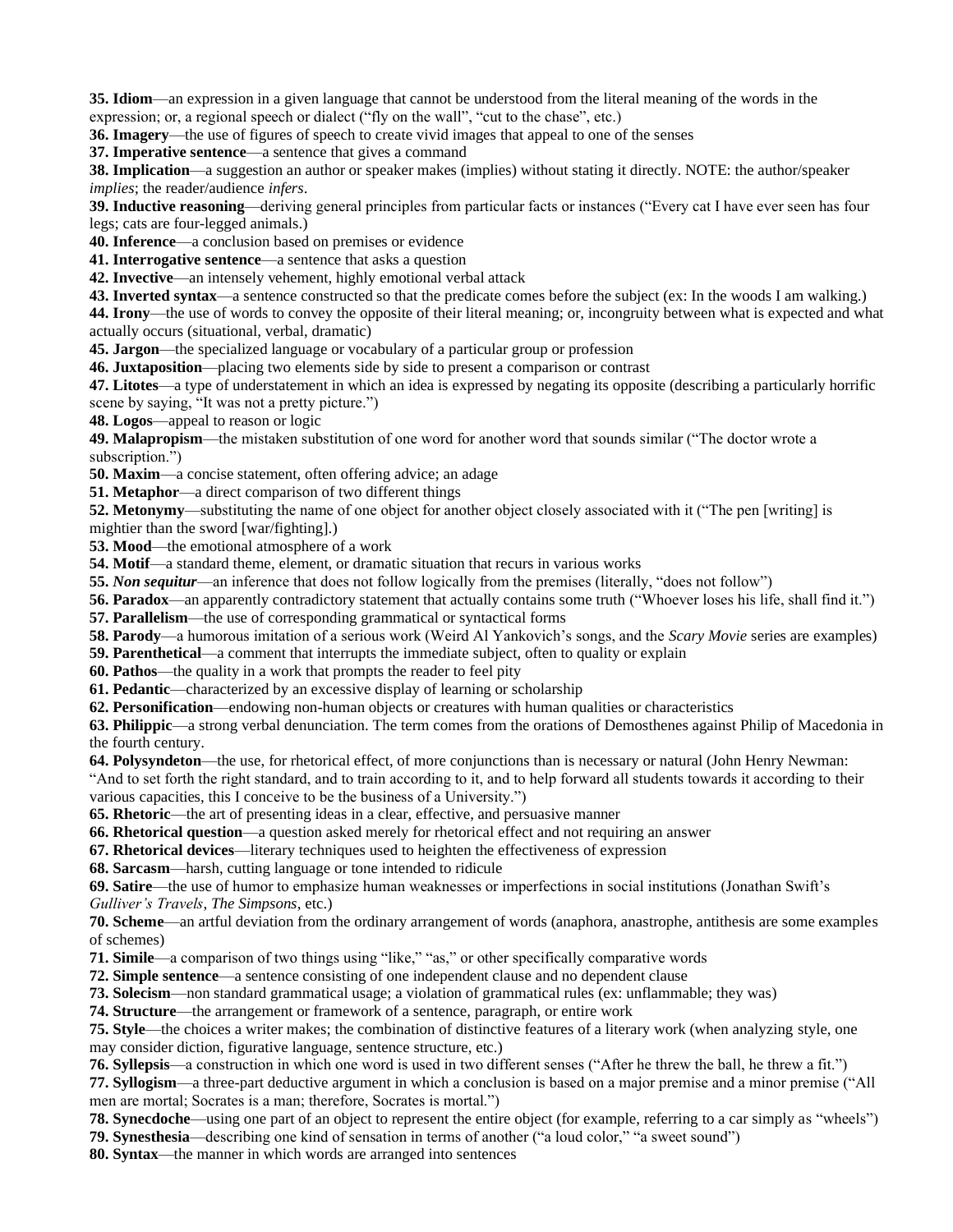- **81. Theme**—a central idea of a work
- **82. Thesis**—the primary position taken by a writer or speaker
- **83. Tone**—the attitude of a writer, usually implied, toward the subject or audience
- **84. Trope**—an artful deviation from the ordinary or principal signification of a word (hyperbole, metaphor, and personification are some examples of tropes)
- **85. Understatement**—the deliberate representation of something as lesser in magnitude than it
- **86. Vernacular**—the everyday speech of a particular country or region, often involving nonstandard usage

https://www.pittsburg.k12.ca.us/cms/lib07/CA01902661/Centricity/Domain/637/AP%20English%20Language%20and%20Composition.pdf

#### **ASSIGNMENT #3: CURRENT EVENTS. DUE ON THE FIRST DAY OF SCHOOL**

It's very important that you become aware of what's happening in the world today so that you have some kind of repertoire to draw on when writing your papers. Allusions make you a stronger more credible writer. Therefore, you will be asked to pick one of the topics below and collect **FIVE** news articles about the subject. You will need to make sure that the articles are from trusted news sources (newspapers or news publications/organizations like *Time*, *Newsweek*, *CNN*, etc.). Print the articles out, and complete a precis for each article (**typed, double-spaced, following MLA guidelines**).

TERRORISM SOCIAL NETWORKING FOOD LABELLING GOOGLE/APPLE/NIKE HEALTH CARE EDUCATION REFORM GREEN TECHNOLOGY **HEAD INJURIES/CONCUSSIONS IN SPORTS** IMMIGRATION WEATHER/CHANGING WEATHER PATTERNS THE AUTO INDUSTRY **CELEBERTIES CAUGHT UP IN SCANDALS** AMERICA'S CRUMBLING INFRASTRUCTURE PAYING COLLEGE ATHLETES

If a topic blows up this summer that does not fit into the category headings above, feel free to send me an email asking if you can focus on it instead. There is flexibility here. But you must find at least **five** articles for whatever topic you eventually settle on.

I. Each article must be annotated for the following:

- Speaker's tone and possible tone shifts
- Rhetorical strategies
- Organization and arrangement
- Aristotelian appeals

Mark places in the text that evoke a reaction from you, be it laughter, anger, or confusion. Some questions to ask yourself as you read:

- How does s/he open the column?
- How does s/he close the column?
- How soon does s/he announce the thesis?
- How does s/he organize? What are the parts or sections of the column?
- How much is based on observation? Personal experience? Interviews? Fact?
- What sort of diction characterizes the columnist?
- What sort of syntax characterizes the columnist?
- What audience does s/he assume? How do you know?
- What unstated assumptions (warrants enthymemes) does the columnist make?
- What are the potential ramifications of the issues addressed in the column?

II. After annotating, write a one-page précis and response following these directions:

**Directions:** When writing your one-page rhetorical précis/response, *objectively* summarize the article accurately in your own words by composing a four-sentence rhetorical précis. Make sure to skip a line between #1-4. **Below the précis, compose a single-paragraph response**, noting any questions, objections or enlightenment and the potential ramifications generated by the column. The response must be double spaced. (You **MUST** turn in the annotated article and the typed precis. Use a paperclip to fasten them together.)

**Note:** Before you begin writing your rhetorical précis, read the column a number of times to make sure you completely understand the author's rhetorical situation.